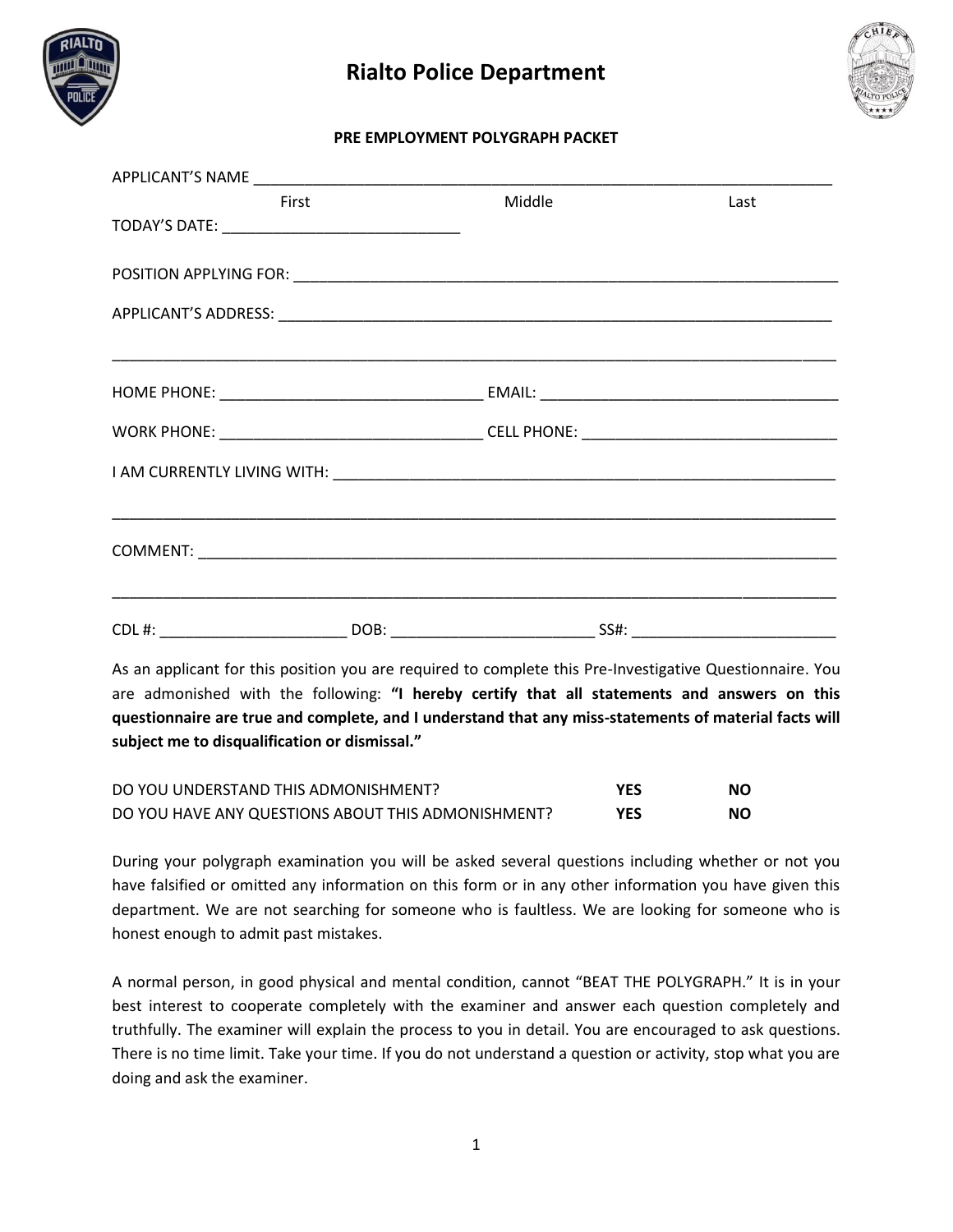



During the actual polygraph examination, you must answer questions with a definite, "YES," or "NO" only. In order to formulate additional polygraph questions which you can comfortably answer, it is necessary to know a great deal about your background. This questionnaire will assist the examiner in formulating questions for your test. Some of the polygraph questions you will be asked are enclosed in this worksheet. It is important that you discuss and clarify any questions you may have with the polygraph examiner **PRIOR** to the polygraph examination. You will be given that opportunity.

**Read and answer all questions in this worksheet carefully and honestly. Write in black ink. Make comments in the "Comment" sections and write on the backside of these pages if necessary.**

I are the set of the set of the set of the set of the set of the set of the administration  $\mathbf{I}$ , understand that the administration

of a polygraph examination is to:

- *(1) Verify information furnished in my employment application*
- *(2) Clear any discrepancies which may reflect on my honesty and truthfulness; and,*
- *(3) Assess my qualifications for the position sought.*

I understand that the polygraph examiner will not ask me any questions concerning my race, nationality, sexual preference, political and/or religious affiliation and that any questions concerning sexual activity shall only concern whether I have engaged in "illegal/unlawful activity," and shall not be construed as an invasion of privacy.

"One of the most important single personality traits in law enforcement is: **HONESTY."** Multiple Choice: Circle A or B

> *A – I agree with this HONESTY statement or B – I do not agree with this HONESTY statement*

I hereby release, discharge, and exonerate the City of Rialto, its agents and representatives from any and all liability of every nature and kind arising out of this polygraph examination. I understand that this interview and polygraph exam may be recorded. This release shall be binding on legal representative, heirs and assigns.

I have read and understand this waiver.

Applicant's Signature: \_\_\_\_\_\_\_\_\_\_\_\_\_\_\_\_\_\_\_\_\_\_\_\_\_\_ Date: \_\_\_\_\_\_\_\_\_\_\_\_\_\_\_\_\_\_\_\_ Time: \_\_\_\_\_\_\_\_\_\_

Answer **"YES"** or **"NO"** by circling that answer. Please make any comment(s) you wish to make in the **comment section below each set of questions**, not to the side or in between the questions. You will have ample time to discuss any questions with the examiner.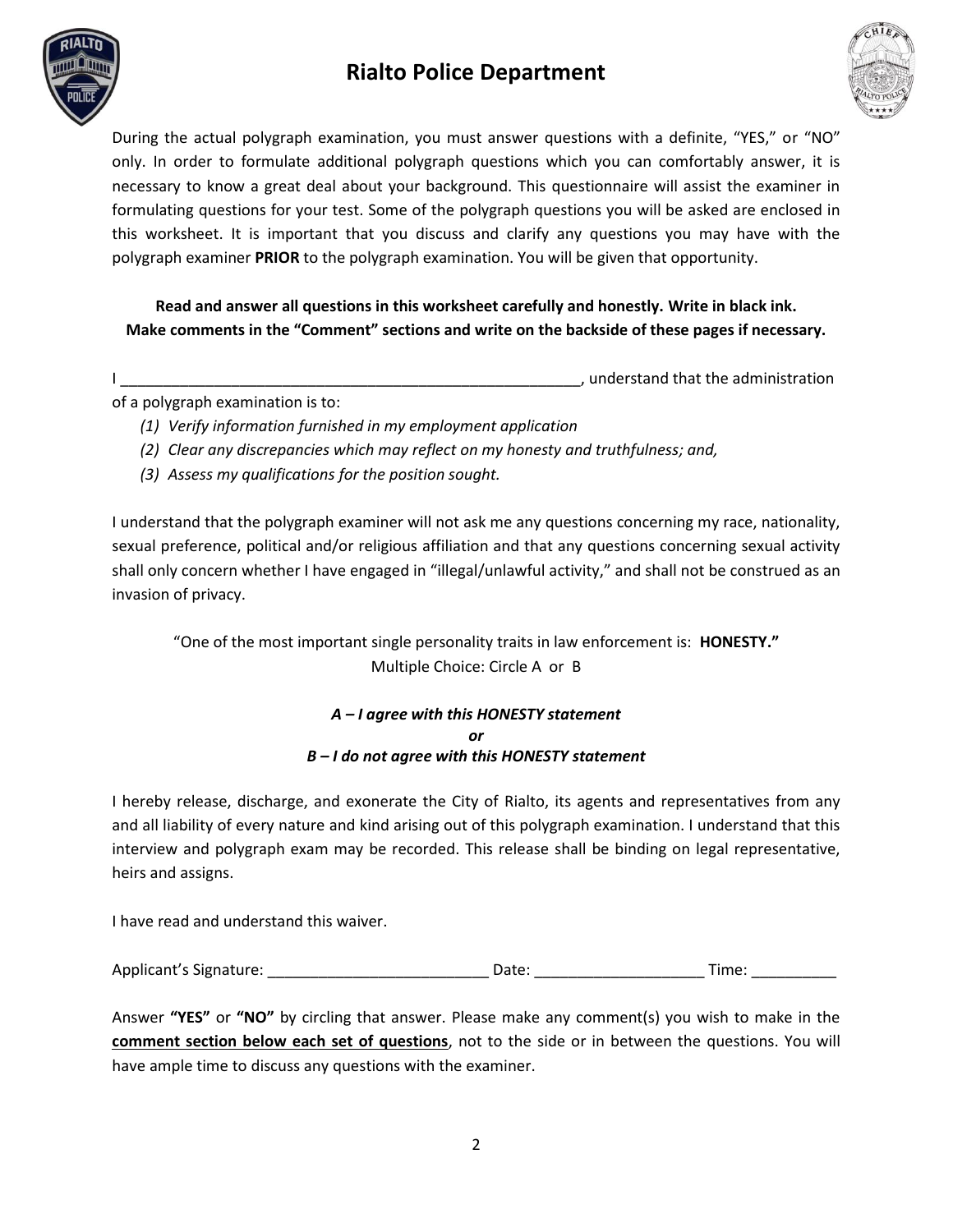



## **1. APPLICATION/PERSONAL HISTORY STATEMENT**

| Does the name above appear on your birth certificate?                           | <b>YES</b> | NO. |
|---------------------------------------------------------------------------------|------------|-----|
|                                                                                 |            |     |
| Have you placed any false information on any of your employment forms?          | YES.       | NO  |
| Have you deliberately omitted any information on any of your application forms? | <b>YES</b> | NO. |
|                                                                                 |            |     |
|                                                                                 |            |     |
|                                                                                 |            |     |
|                                                                                 |            |     |

#### **2. EMPLOYMENT HISTORY**

| Would you have any reason to be concerned about an investigation into your past work record? |            |        |
|----------------------------------------------------------------------------------------------|------------|--------|
|                                                                                              | <b>YES</b> | NO.    |
| Have you been fired from a job?                                                              | <b>YES</b> | NO.    |
| Were you asked to resign from a job?                                                         | <b>YES</b> | NO.    |
| Did you ever leave a job to avoid being fired?                                               | <b>YES</b> | NO.    |
| Have you indicated the true and complete reasons for leaving each of jour previous jobs?     |            |        |
|                                                                                              | <b>YES</b> | NO.    |
| Did you ever leave a job with hard feelings toward the management or co-workers?             |            |        |
|                                                                                              | <b>YES</b> | NO.    |
| Do you think you could return to work for all of your former employers?                      |            |        |
|                                                                                              | <b>YES</b> | NO.    |
| In the past year, how many times have you been late for work?<br>"From                       | to         | times" |
|                                                                                              |            |        |

Would you have any reason to be concerned about an investigation into your honesty at the work<br>
yES NO place? The contract of the contract of the contract of the contract of the contract of the contract of the contract of the contract of the contract of the contract of the contract of the contract of the contract of the con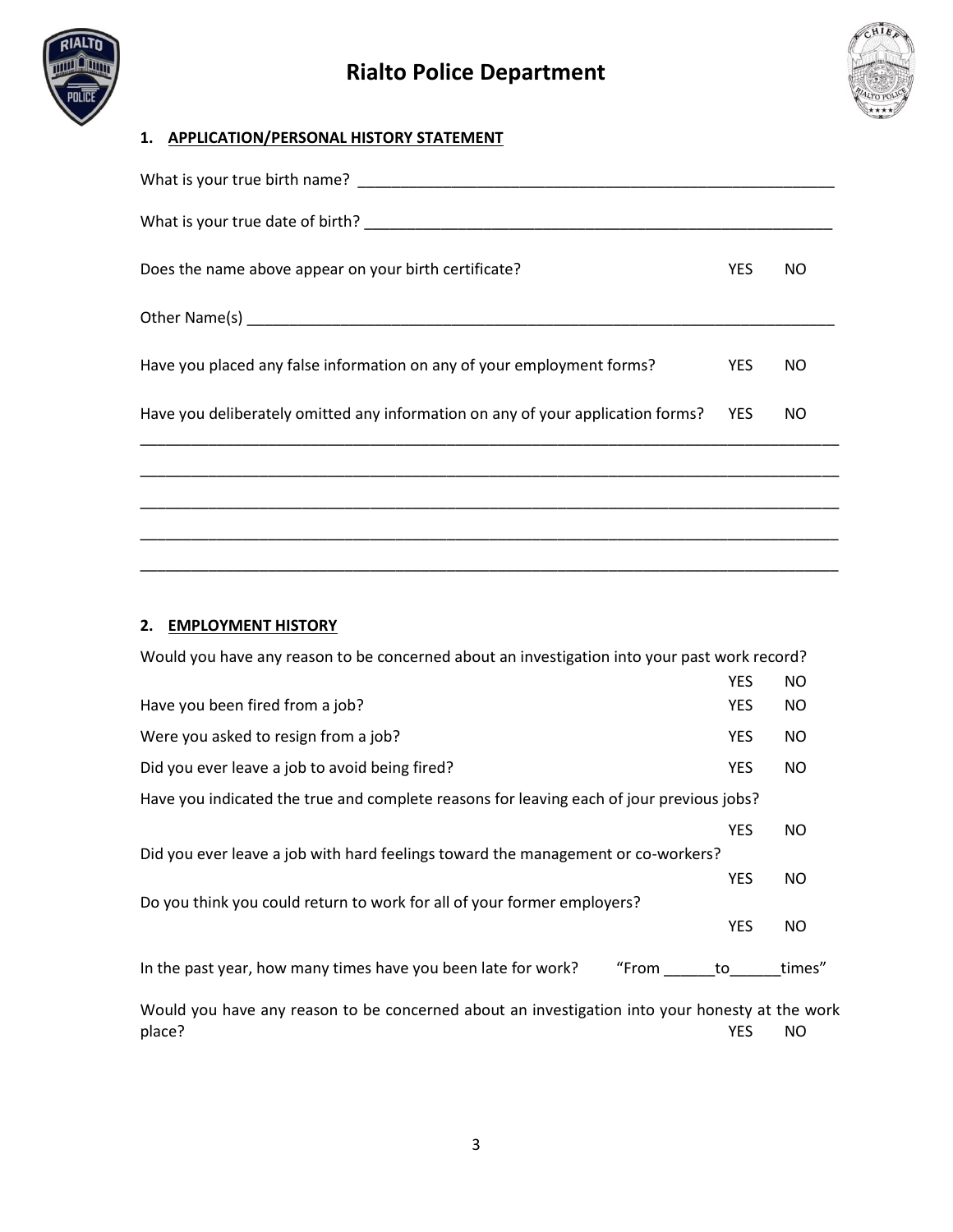



EXPLAIN AS NEEDED:\_\_\_\_\_\_\_\_\_\_\_\_\_\_\_\_\_\_\_\_\_\_\_\_\_\_\_\_\_\_\_\_\_\_\_\_\_\_\_\_\_\_\_\_\_\_\_\_\_\_\_\_\_\_\_\_\_\_\_\_\_\_\_\_\_\_\_\_

## **3. THEFTS FROM EMPLOYERS**

| Stolen any money from a place where you worked?                  | <b>YFS</b> | <sub>NO</sub> |
|------------------------------------------------------------------|------------|---------------|
| Borrowed money from an employer and not paid it back?            | <b>YFS</b> | NO.           |
| Stolen any merchandise or property from an employer?             | <b>YFS</b> | NO.           |
| Taken any property that didn't belong to you from work?          | <b>YFS</b> | NO.           |
| Given any food or items to friends or family without permission? | <b>YFS</b> | NO.           |

## EXPLAIN AS NEEDED:\_\_\_\_\_\_\_\_\_\_\_\_\_\_\_\_\_\_\_\_\_\_\_\_\_\_\_\_\_\_\_\_\_\_\_\_\_\_\_\_\_\_\_\_\_\_\_\_\_\_\_\_\_\_\_\_\_\_\_\_\_\_\_\_\_\_\_\_

## **4. LAW ENFORCEMENT APPLICATIONS SUBMITTED/EXPERIENCE**

| Worked for any other law enforcement agency in any capacity? | YES        | <b>NO</b> |
|--------------------------------------------------------------|------------|-----------|
| Have you completed a law enforcement academy?                | <b>YES</b> | <b>NO</b> |
| Failed or dropped out of a law enforcement academy?          | <b>YES</b> | <b>NO</b> |
| Been asked to submit to a polygraph examination?             | <b>YES</b> | <b>NO</b> |
| Failed to pass a polygraph examination?                      | <b>YES</b> | <b>NO</b> |
| Applied to any other law enforcement agency?                 | <b>YFS</b> | <b>NO</b> |
| Is each agency listed on your personal history package?      | <b>YES</b> | <b>NO</b> |
| Have you been turned down as unacceptable?                   | <b>YFS</b> | <b>NO</b> |
| Are the reasons listed in your personal history package?     | <b>YFS</b> | <b>NO</b> |

#### EXPLAIN AS NEEDED: with the state of the state of the state of the state of the state of the state of the state of the state of the state of the state of the state of the state of the state of the state of the state of the

\_\_\_\_\_\_\_\_\_\_\_\_\_\_\_\_\_\_\_\_\_\_\_\_\_\_\_\_\_\_\_\_\_\_\_\_\_\_\_\_\_\_\_\_\_\_\_\_\_\_\_\_\_\_\_\_\_\_\_\_\_\_\_\_\_\_\_\_\_\_\_\_\_\_\_\_\_\_\_\_\_\_\_\_\_ \_\_\_\_\_\_\_\_\_\_\_\_\_\_\_\_\_\_\_\_\_\_\_\_\_\_\_\_\_\_\_\_\_\_\_\_\_\_\_\_\_\_\_\_\_\_\_\_\_\_\_\_\_\_\_\_\_\_\_\_\_\_\_\_\_\_\_\_\_\_\_\_\_\_\_\_\_\_\_\_\_\_\_\_\_ \_\_\_\_\_\_\_\_\_\_\_\_\_\_\_\_\_\_\_\_\_\_\_\_\_\_\_\_\_\_\_\_\_\_\_\_\_\_\_\_\_\_\_\_\_\_\_\_\_\_\_\_\_\_\_\_\_\_\_\_\_\_\_\_\_\_\_\_\_\_\_\_\_\_\_\_\_\_\_\_\_\_\_\_\_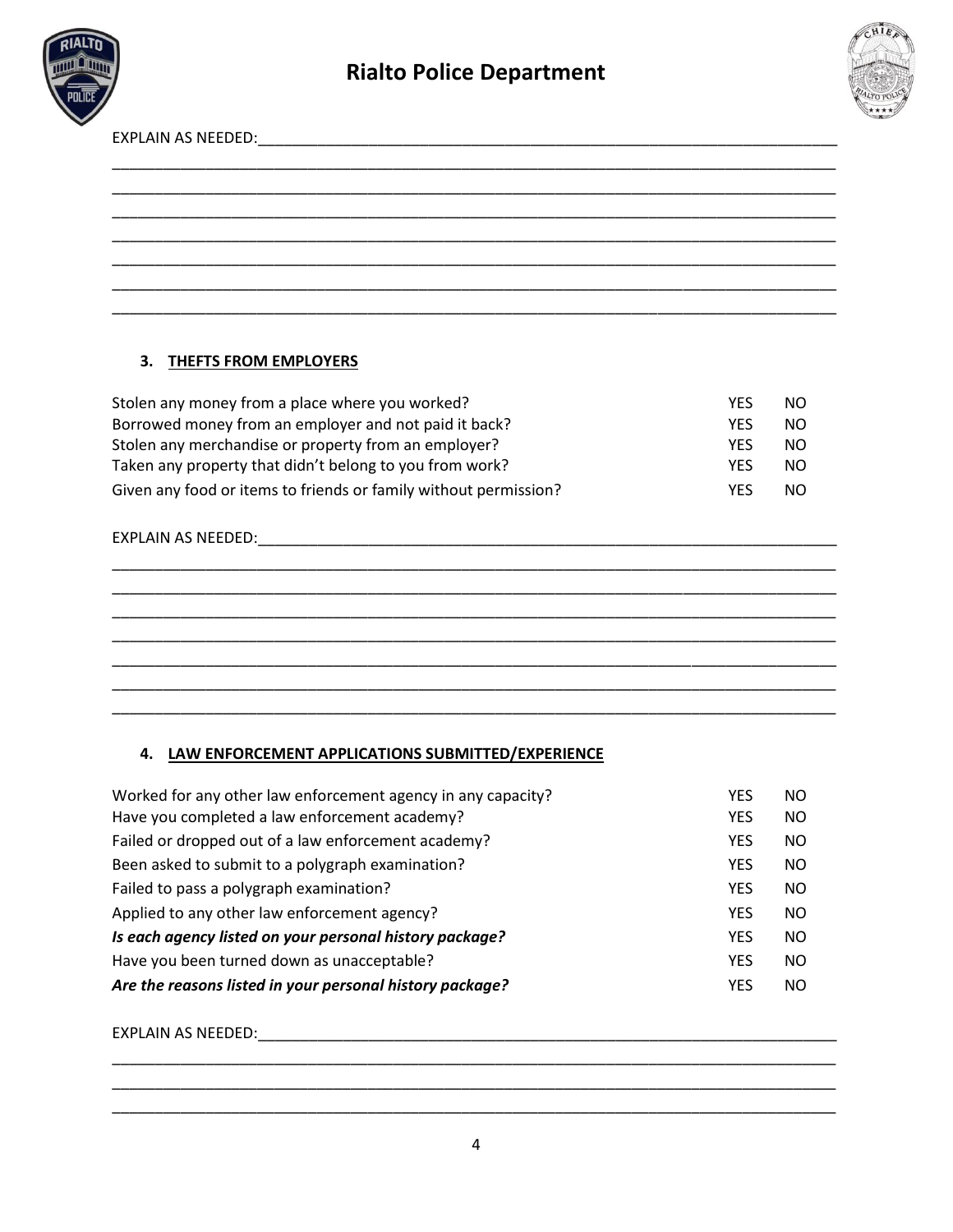

\_\_\_\_\_\_\_\_\_\_\_\_\_\_\_\_\_\_\_\_\_\_\_\_\_\_\_\_\_\_\_\_\_\_\_\_\_\_\_\_\_\_\_\_\_\_\_\_\_\_\_\_\_\_\_\_\_\_\_\_\_\_\_\_\_\_\_\_\_\_\_\_\_\_\_\_\_\_\_\_\_\_\_\_\_ \_\_\_\_\_\_\_\_\_\_\_\_\_\_\_\_\_\_\_\_\_\_\_\_\_\_\_\_\_\_\_\_\_\_\_\_\_\_\_\_\_\_\_\_\_\_\_\_\_\_\_\_\_\_\_\_\_\_\_\_\_\_\_\_\_\_\_\_\_\_\_\_\_\_\_\_\_\_\_\_\_\_\_\_\_ \_\_\_\_\_\_\_\_\_\_\_\_\_\_\_\_\_\_\_\_\_\_\_\_\_\_\_\_\_\_\_\_\_\_\_\_\_\_\_\_\_\_\_\_\_\_\_\_\_\_\_\_\_\_\_\_\_\_\_\_\_\_\_\_\_\_\_\_\_\_\_\_\_\_\_\_\_\_\_\_\_\_\_\_\_ \_\_\_\_\_\_\_\_\_\_\_\_\_\_\_\_\_\_\_\_\_\_\_\_\_\_\_\_\_\_\_\_\_\_\_\_\_\_\_\_\_\_\_\_\_\_\_\_\_\_\_\_\_\_\_\_\_\_\_\_\_\_\_\_\_\_\_\_\_\_\_\_\_\_\_\_\_\_\_\_\_\_\_\_\_



### **5. MILITARY EXPERIENCE**

| Were you ever turned down as unacceptable by the military or draft board?                   | <b>YES</b> | NO            |
|---------------------------------------------------------------------------------------------|------------|---------------|
| Are you currently registered for the draft?                                                 | <b>YES</b> | NO.           |
| Have you ever served in any branch of the Armed Forces?                                     | <b>YES</b> | NO.           |
| Would you have any reason to be concerned about an investigation into your military record? |            |               |
|                                                                                             | <b>YES</b> | NO.           |
| While in the military service,                                                              |            |               |
| Were you ever placed under military arrest?                                                 | <b>YES</b> | NO            |
| Did you ever receive a court martial?                                                       | <b>YES</b> | <sub>NO</sub> |
| Did you ever receive any type of disciplinary action?                                       | <b>YES</b> | NO            |
| Ever reduced in grade or rank?                                                              | <b>YES</b> | <b>NO</b>     |
| Ever AWOL?                                                                                  | <b>YES</b> | <b>NO</b>     |
| Do you now have anything stolen from the military?                                          | <b>YES</b> | <b>NO</b>     |
|                                                                                             |            |               |

\_\_\_\_\_\_\_\_\_\_\_\_\_\_\_\_\_\_\_\_\_\_\_\_\_\_\_\_\_\_\_\_\_\_\_\_\_\_\_\_\_\_\_\_\_\_\_\_\_\_\_\_\_\_\_\_\_\_\_\_\_\_\_\_\_\_\_\_\_\_\_\_\_\_\_\_\_\_\_\_\_\_\_\_\_ \_\_\_\_\_\_\_\_\_\_\_\_\_\_\_\_\_\_\_\_\_\_\_\_\_\_\_\_\_\_\_\_\_\_\_\_\_\_\_\_\_\_\_\_\_\_\_\_\_\_\_\_\_\_\_\_\_\_\_\_\_\_\_\_\_\_\_\_\_\_\_\_\_\_\_\_\_\_\_\_\_\_\_\_\_ \_\_\_\_\_\_\_\_\_\_\_\_\_\_\_\_\_\_\_\_\_\_\_\_\_\_\_\_\_\_\_\_\_\_\_\_\_\_\_\_\_\_\_\_\_\_\_\_\_\_\_\_\_\_\_\_\_\_\_\_\_\_\_\_\_\_\_\_\_\_\_\_\_\_\_\_\_\_\_\_\_\_\_\_\_ \_\_\_\_\_\_\_\_\_\_\_\_\_\_\_\_\_\_\_\_\_\_\_\_\_\_\_\_\_\_\_\_\_\_\_\_\_\_\_\_\_\_\_\_\_\_\_\_\_\_\_\_\_\_\_\_\_\_\_\_\_\_\_\_\_\_\_\_\_\_\_\_\_\_\_\_\_\_\_\_\_\_\_\_\_ \_\_\_\_\_\_\_\_\_\_\_\_\_\_\_\_\_\_\_\_\_\_\_\_\_\_\_\_\_\_\_\_\_\_\_\_\_\_\_\_\_\_\_\_\_\_\_\_\_\_\_\_\_\_\_\_\_\_\_\_\_\_\_\_\_\_\_\_\_\_\_\_\_\_\_\_\_\_\_\_\_\_\_\_\_ \_\_\_\_\_\_\_\_\_\_\_\_\_\_\_\_\_\_\_\_\_\_\_\_\_\_\_\_\_\_\_\_\_\_\_\_\_\_\_\_\_\_\_\_\_\_\_\_\_\_\_\_\_\_\_\_\_\_\_\_\_\_\_\_\_\_\_\_\_\_\_\_\_\_\_\_\_\_\_\_\_\_\_\_\_ \_\_\_\_\_\_\_\_\_\_\_\_\_\_\_\_\_\_\_\_\_\_\_\_\_\_\_\_\_\_\_\_\_\_\_\_\_\_\_\_\_\_\_\_\_\_\_\_\_\_\_\_\_\_\_\_\_\_\_\_\_\_\_\_\_\_\_\_\_\_\_\_\_\_\_\_\_\_\_\_\_\_\_\_\_

```
EXPLAIN AS NEEDED: ___________________________________________________________________
```
#### **6. UNLAWFUL ACTIVITY**

| Warrant(s) issued for your arrest?                                                              | <b>YES</b> | NO.       |
|-------------------------------------------------------------------------------------------------|------------|-----------|
| Do you know the whereabouts of anyone who is currently wanted by a law enforcement agency for a |            |           |
| serious crime?                                                                                  | <b>YES</b> | NO.       |
| Have you been listed as a suspect in a crime?                                                   | <b>YES</b> | <b>NO</b> |
| Been charged with a crime?                                                                      | <b>YES</b> | NO.       |
| Fined by a court?                                                                               | <b>YES</b> | NO.       |
| Detained in any type of jail or custody facility?                                               | <b>YES</b> | NO.       |
| Shoplifted anything from a store?                                                               | <b>YES</b> | <b>NO</b> |
| In possession of stolen property?                                                               | <b>YES</b> | NO.       |
| Any stolen property at home or car?                                                             | <b>YES</b> | NO.       |
| Falsified an income tax form?                                                                   | <b>YES</b> | NO.       |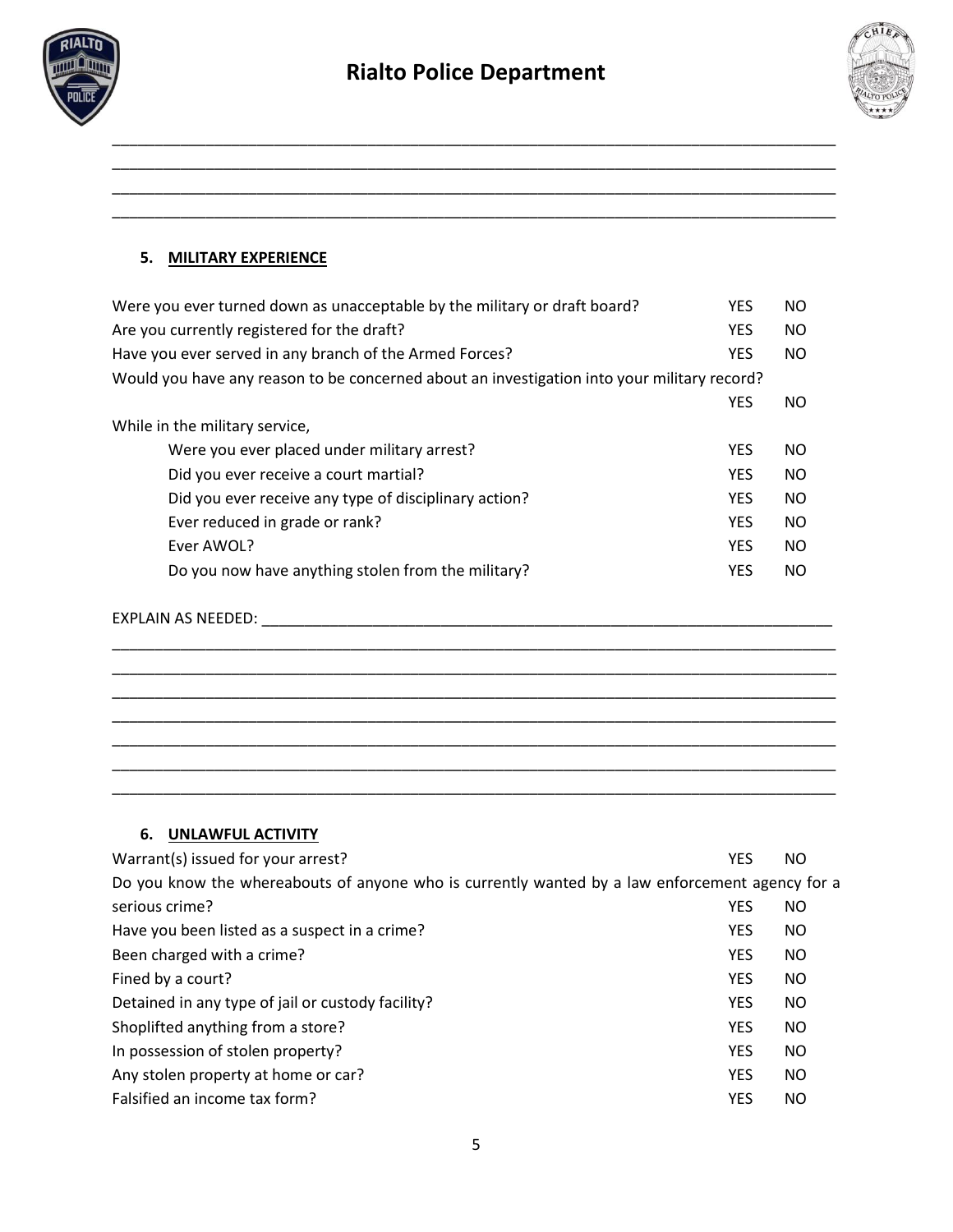



| Falsified an insurance claim?                                                                 | <b>YES</b> | NO. |
|-----------------------------------------------------------------------------------------------|------------|-----|
| Stolen a motor vehicle?                                                                       | <b>YES</b> | NO. |
| Committed any serious undetected crime(s)?                                                    | <b>YES</b> | NO. |
| Swerved towards anyone in anger while in a vehicle?                                           | <b>YES</b> | NO. |
| Carried a firearm for protection?                                                             | <b>YES</b> | NO. |
| Collecting unemployment or welfare benefits including food stamps when you were not eligible? |            |     |
|                                                                                               | <b>YES</b> | NO. |
| Done anything in the last 5 years that you could or should have been arrested for doing?      |            |     |
|                                                                                               | <b>YES</b> | NO. |
| <b>Email and Internet:</b>                                                                    |            |     |
| Sent email to someone knowing it had a virus?                                                 | <b>YES</b> | NO. |
| Sent a hateful, threatening or intimidating email?                                            | <b>YES</b> | NO. |
| Downloaded music or movies unlawfully?                                                        | <b>YES</b> | NO. |
| Used another person's identity online to obtain items?                                        | <b>YES</b> | NO. |
| List all current social media addresses to include your current/past email addresses:         |            |     |

### EXPLAIN AS NEEDED:\_\_\_\_\_\_\_\_\_\_\_\_\_\_\_\_\_\_\_\_\_\_\_\_\_\_\_\_\_\_\_\_\_\_\_\_\_\_\_\_\_\_\_\_\_\_\_\_\_\_\_\_\_\_\_\_\_\_\_\_\_\_\_\_\_\_\_\_

## **7. UNLAWFUL SEXUAL ACTIVITY**

| Have you ever committed any form of sexual crime?                         | YES        | NO.       |
|---------------------------------------------------------------------------|------------|-----------|
| Have you paid anyone for any form of sex or sexual activity?              | <b>YES</b> | <b>NO</b> |
| Has anyone else ever paid someone to have any form of sex with you?       | <b>YES</b> | <b>NO</b> |
| Have you received any form of payment for sex?                            | <b>YES</b> | <b>NO</b> |
| Have you had any form of sex with anyone with anyone under the age of 18? | <b>YES</b> | <b>NO</b> |
| Have you had any form of sex with a family member other than your spouse? | <b>YES</b> | <b>NO</b> |
| Have you had any form of sexual contact with an animal?                   | <b>YES</b> | <b>NO</b> |
| Have you been involved in pimping?                                        | <b>YFS</b> | <b>NO</b> |

EXPLAIN AS NEEDED:\_\_\_\_\_\_\_\_\_\_\_\_\_\_\_\_\_\_\_\_\_\_\_\_\_\_\_\_\_\_\_\_\_\_\_\_\_\_\_\_\_\_\_\_\_\_\_\_\_\_\_\_\_\_\_\_\_\_\_\_\_\_\_\_\_\_\_\_

\_\_\_\_\_\_\_\_\_\_\_\_\_\_\_\_\_\_\_\_\_\_\_\_\_\_\_\_\_\_\_\_\_\_\_\_\_\_\_\_\_\_\_\_\_\_\_\_\_\_\_\_\_\_\_\_\_\_\_\_\_\_\_\_\_\_\_\_\_\_\_\_\_\_\_\_\_\_\_\_\_\_\_\_\_ \_\_\_\_\_\_\_\_\_\_\_\_\_\_\_\_\_\_\_\_\_\_\_\_\_\_\_\_\_\_\_\_\_\_\_\_\_\_\_\_\_\_\_\_\_\_\_\_\_\_\_\_\_\_\_\_\_\_\_\_\_\_\_\_\_\_\_\_\_\_\_\_\_\_\_\_\_\_\_\_\_\_\_\_\_ \_\_\_\_\_\_\_\_\_\_\_\_\_\_\_\_\_\_\_\_\_\_\_\_\_\_\_\_\_\_\_\_\_\_\_\_\_\_\_\_\_\_\_\_\_\_\_\_\_\_\_\_\_\_\_\_\_\_\_\_\_\_\_\_\_\_\_\_\_\_\_\_\_\_\_\_\_\_\_\_\_\_\_\_\_ \_\_\_\_\_\_\_\_\_\_\_\_\_\_\_\_\_\_\_\_\_\_\_\_\_\_\_\_\_\_\_\_\_\_\_\_\_\_\_\_\_\_\_\_\_\_\_\_\_\_\_\_\_\_\_\_\_\_\_\_\_\_\_\_\_\_\_\_\_\_\_\_\_\_\_\_\_\_\_\_\_\_\_\_\_ \_\_\_\_\_\_\_\_\_\_\_\_\_\_\_\_\_\_\_\_\_\_\_\_\_\_\_\_\_\_\_\_\_\_\_\_\_\_\_\_\_\_\_\_\_\_\_\_\_\_\_\_\_\_\_\_\_\_\_\_\_\_\_\_\_\_\_\_\_\_\_\_\_\_\_\_\_\_\_\_\_\_\_\_\_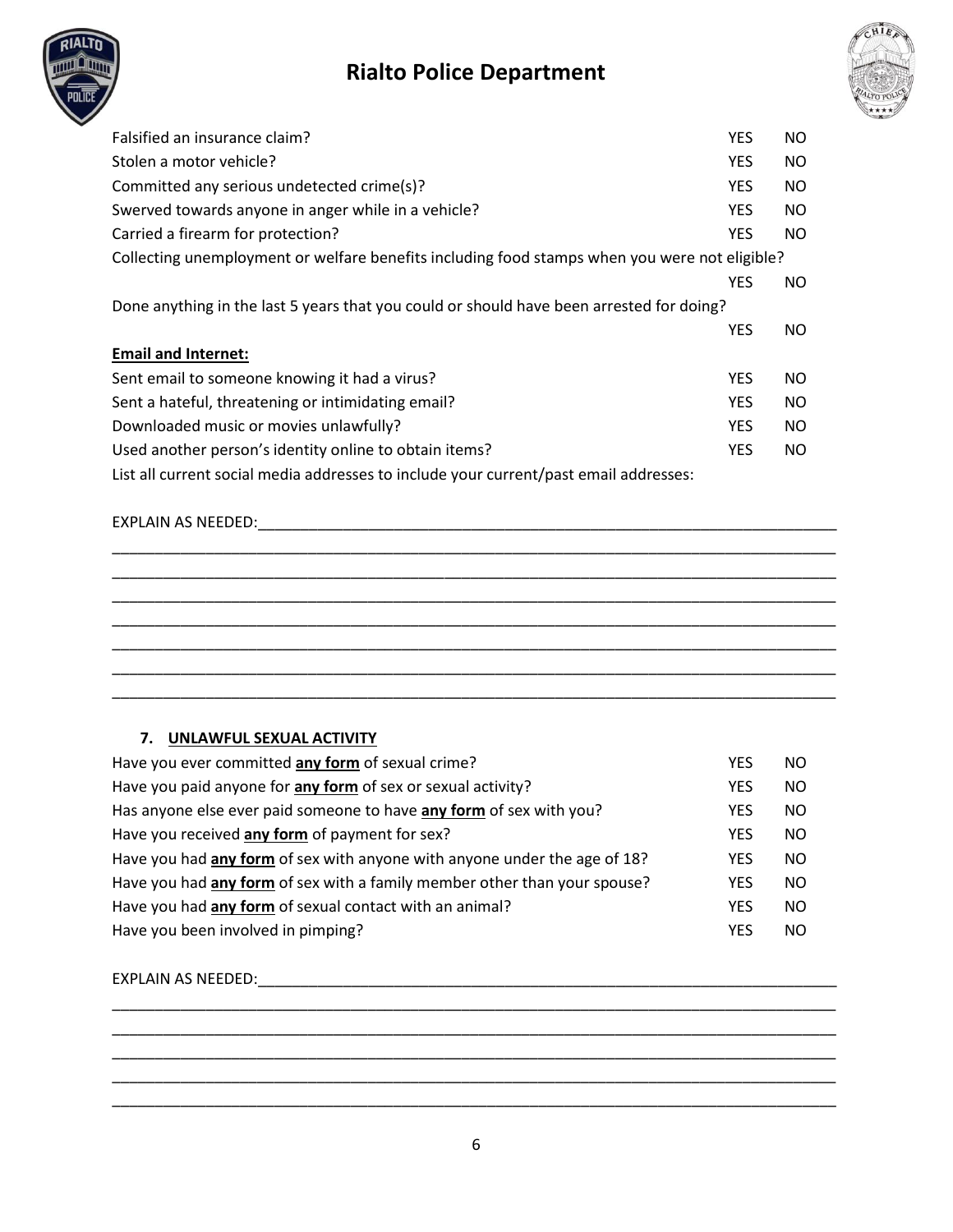

\_\_\_\_\_\_\_\_\_\_\_\_\_\_\_\_\_\_\_\_\_\_\_\_\_\_\_\_\_\_\_\_\_\_\_\_\_\_\_\_\_\_\_\_\_\_\_\_\_\_\_\_\_\_\_\_\_\_\_\_\_\_\_\_\_\_\_\_\_\_\_\_\_\_\_\_\_\_\_\_\_\_\_\_\_ \_\_\_\_\_\_\_\_\_\_\_\_\_\_\_\_\_\_\_\_\_\_\_\_\_\_\_\_\_\_\_\_\_\_\_\_\_\_\_\_\_\_\_\_\_\_\_\_\_\_\_\_\_\_\_\_\_\_\_\_\_\_\_\_\_\_\_\_\_\_\_\_\_\_\_\_\_\_\_\_\_\_\_\_\_



## **8. ILLEGAL DRUG ACTIVITY?**

| Have you ever used any form of illegal drug?                                                        | <b>YES</b> | NO.       |  |
|-----------------------------------------------------------------------------------------------------|------------|-----------|--|
| Have you ever held any form of illegal drug?                                                        | <b>YES</b> | NO.       |  |
| Any unlawful street drug(s) in your home or car today?                                              | <b>YES</b> | NO.       |  |
| Have you ever told someone where they could buy drugs?                                              | <b>YES</b> | <b>NO</b> |  |
| Have you ever been present when anyone:                                                             |            |           |  |
| Used illegal drugs?                                                                                 | <b>YES</b> | NO.       |  |
| Sold illegal drugs?                                                                                 | <b>YES</b> | NO.       |  |
| Cooked illegal drugs?                                                                               | <b>YES</b> | NO.       |  |
| Packaged illegal drugs?                                                                             | <b>YES</b> | NO.       |  |
| <b>Transported Illegal Drugs?</b>                                                                   | <b>YES</b> | <b>NO</b> |  |
| Has anyone, other than medical personnel, injected anything into your body?                         | <b>YES</b> | NO.       |  |
| Is any of your family, friends or references involved in unlawful drug activity?                    | <b>YES</b> | <b>NO</b> |  |
| Have you held or stored any unlawful street drug, narcotic or controlled substance for anyone else? |            |           |  |
|                                                                                                     | <b>YES</b> | NO.       |  |
| EXPLAIN AS NEEDED:                                                                                  |            |           |  |
|                                                                                                     |            |           |  |
|                                                                                                     |            |           |  |

\_\_\_\_\_\_\_\_\_\_\_\_\_\_\_\_\_\_\_\_\_\_\_\_\_\_\_\_\_\_\_\_\_\_\_\_\_\_\_\_\_\_\_\_\_\_\_\_\_\_\_\_\_\_\_\_\_\_\_\_\_\_\_\_\_\_\_\_\_\_\_\_\_\_\_\_\_\_\_\_\_\_\_\_\_ \_\_\_\_\_\_\_\_\_\_\_\_\_\_\_\_\_\_\_\_\_\_\_\_\_\_\_\_\_\_\_\_\_\_\_\_\_\_\_\_\_\_\_\_\_\_\_\_\_\_\_\_\_\_\_\_\_\_\_\_\_\_\_\_\_\_\_\_\_\_\_\_\_\_\_\_\_\_\_\_\_\_\_\_\_ \_\_\_\_\_\_\_\_\_\_\_\_\_\_\_\_\_\_\_\_\_\_\_\_\_\_\_\_\_\_\_\_\_\_\_\_\_\_\_\_\_\_\_\_\_\_\_\_\_\_\_\_\_\_\_\_\_\_\_\_\_\_\_\_\_\_\_\_\_\_\_\_\_\_\_\_\_\_\_\_\_\_\_\_\_ \_\_\_\_\_\_\_\_\_\_\_\_\_\_\_\_\_\_\_\_\_\_\_\_\_\_\_\_\_\_\_\_\_\_\_\_\_\_\_\_\_\_\_\_\_\_\_\_\_\_\_\_\_\_\_\_\_\_\_\_\_\_\_\_\_\_\_\_\_\_\_\_\_\_\_\_\_\_\_\_\_\_\_\_\_

### **9. FINANCIAL**

| Had a debt turned over to a collection agency?     | <b>YES</b> | NO.       |
|----------------------------------------------------|------------|-----------|
| In the last year, have you been late paying rent?  | <b>YES</b> | NO.       |
| Salary ever been attached for nonpayment or debts? | <b>YES</b> | NO.       |
| Anything repossessed?                              | <b>YES</b> | NO.       |
| Filed bankruptcy?                                  | <b>YES</b> | NO.       |
| Avoided paying a lawful debt by moving away?       | <b>YES</b> | NO.       |
| Late in paying your taxes?                         | <b>YES</b> | NO.       |
| Late in making child support payments?             | <b>YES</b> | NO.       |
| Late in repaying a student loan?                   | <b>YES</b> | <b>NO</b> |
| Check bounce?                                      | <b>YES</b> | NO.       |
| Borrowed money to gamble with?                     | <b>YES</b> | NO.       |
| Borrowed money to pay a gambling debt?             | <b>YES</b> | NO.       |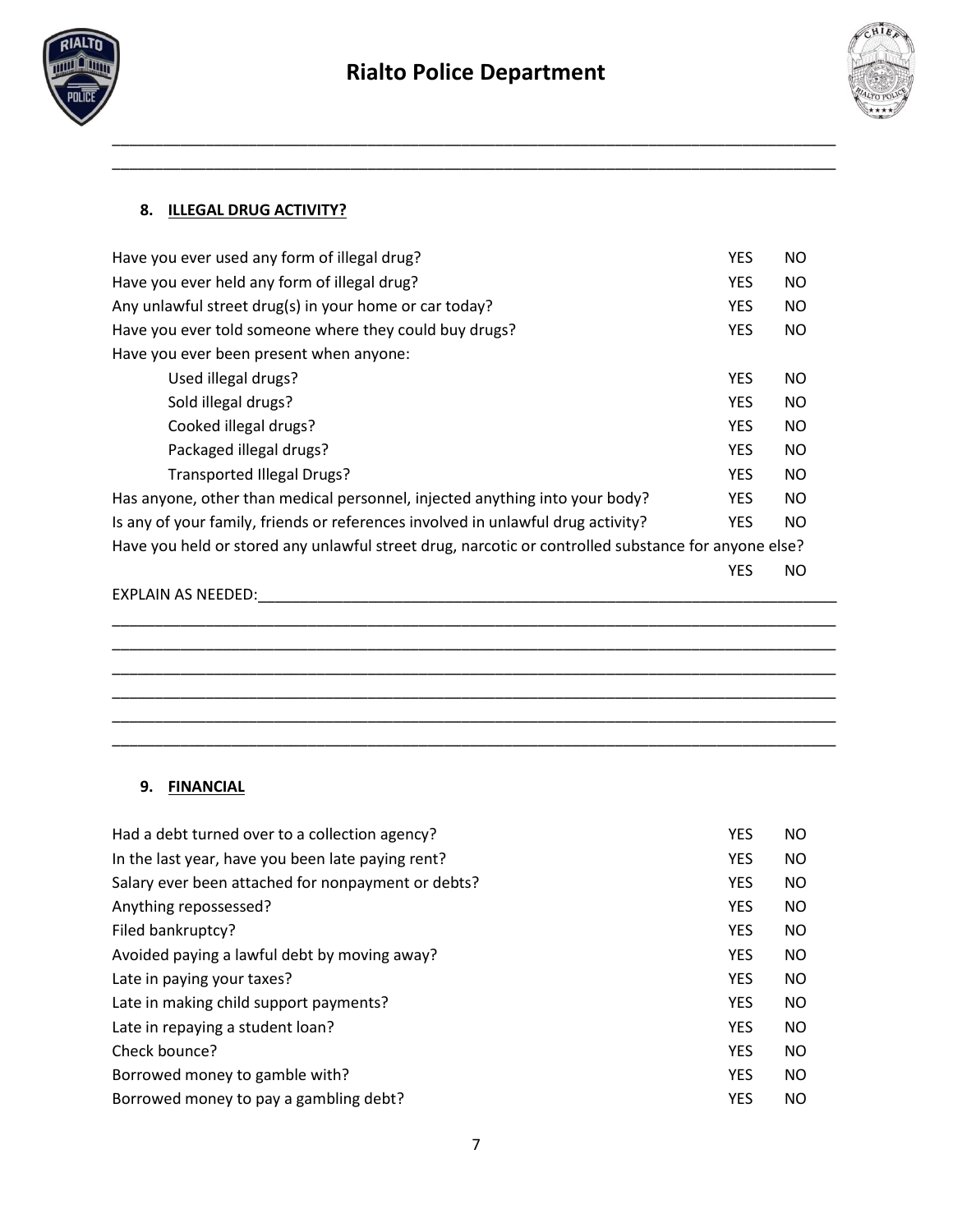



| Will this department be receiving any calls from creditors? | <b>YES</b> | NO. |
|-------------------------------------------------------------|------------|-----|
|                                                             |            |     |
|                                                             |            |     |
|                                                             |            |     |
|                                                             |            |     |
|                                                             |            |     |
|                                                             |            |     |
| 10. CIVIL & TRAFFIC COURT ACTIONS?                          |            |     |
| Plaintiff or Defendant in any civil court action?           | <b>YFS</b> | NO. |
| Do you presently have any civil actions pending in court?   | <b>YES</b> | NO. |
|                                                             |            |     |
|                                                             |            |     |
|                                                             |            |     |
|                                                             |            |     |

### **11. UNLAWFUL ACTIVITY INVOLVING DRIVING PRIVILIGES?**

| Auto insurance ever been placed in the assigned risk pool?               | <b>YES</b> | <b>NO</b> |
|--------------------------------------------------------------------------|------------|-----------|
| Cancelled for a cause?                                                   | <b>YES</b> | NO.       |
| Do you now have auto insurance as required by the state of California?   | <b>YES</b> | NO.       |
| Been a time when you did not have insurance as required by law?          | <b>YES</b> | NO.       |
| Caused anyone serious injury in a motor vehicle?                         | <b>YES</b> | NO.       |
| Fled the scene of a hit-and-run accident?                                | <b>YES</b> | NO.       |
| Driven a motor vehicle in the last 2 years while under the influence of: |            |           |
| A. Alcohol?                                                              | <b>YES</b> | <b>NO</b> |
| Some type of street drug?<br>B.                                          | <b>YES</b> | NO.       |
| Been detained for driving while under the influence of alcohol or drugs? | <b>YES</b> | NO.       |

\_\_\_\_\_\_\_\_\_\_\_\_\_\_\_\_\_\_\_\_\_\_\_\_\_\_\_\_\_\_\_\_\_\_\_\_\_\_\_\_\_\_\_\_\_\_\_\_\_\_\_\_\_\_\_\_\_\_\_\_\_\_\_\_\_\_\_\_\_\_\_\_\_\_\_\_\_\_\_\_\_\_\_\_\_ \_\_\_\_\_\_\_\_\_\_\_\_\_\_\_\_\_\_\_\_\_\_\_\_\_\_\_\_\_\_\_\_\_\_\_\_\_\_\_\_\_\_\_\_\_\_\_\_\_\_\_\_\_\_\_\_\_\_\_\_\_\_\_\_\_\_\_\_\_\_\_\_\_\_\_\_\_\_\_\_\_\_\_\_\_

EXPLAIN AS NEEDED: \_\_\_\_\_\_\_\_\_\_\_\_\_\_\_\_\_\_\_\_\_\_\_\_\_\_\_\_\_\_\_\_\_\_\_\_\_\_\_\_\_\_\_\_\_\_\_\_\_\_\_\_\_\_\_\_\_\_\_\_\_\_\_\_\_\_\_

\_\_\_\_\_\_\_\_\_\_\_\_\_\_\_\_\_\_\_\_\_\_\_\_\_\_\_\_\_\_\_\_\_\_\_\_\_\_\_\_\_\_\_\_\_\_\_\_\_\_\_\_\_\_\_\_\_\_\_\_\_\_\_\_\_\_\_\_\_\_\_\_\_\_\_\_\_\_\_\_\_\_\_\_\_ \_\_\_\_\_\_\_\_\_\_\_\_\_\_\_\_\_\_\_\_\_\_\_\_\_\_\_\_\_\_\_\_\_\_\_\_\_\_\_\_\_\_\_\_\_\_\_\_\_\_\_\_\_\_\_\_\_\_\_\_\_\_\_\_\_\_\_\_\_\_\_\_\_\_\_\_\_\_\_\_\_\_\_\_\_ \_\_\_\_\_\_\_\_\_\_\_\_\_\_\_\_\_\_\_\_\_\_\_\_\_\_\_\_\_\_\_\_\_\_\_\_\_\_\_\_\_\_\_\_\_\_\_\_\_\_\_\_\_\_\_\_\_\_\_\_\_\_\_\_\_\_\_\_\_\_\_\_\_\_\_\_\_\_\_\_\_\_\_\_\_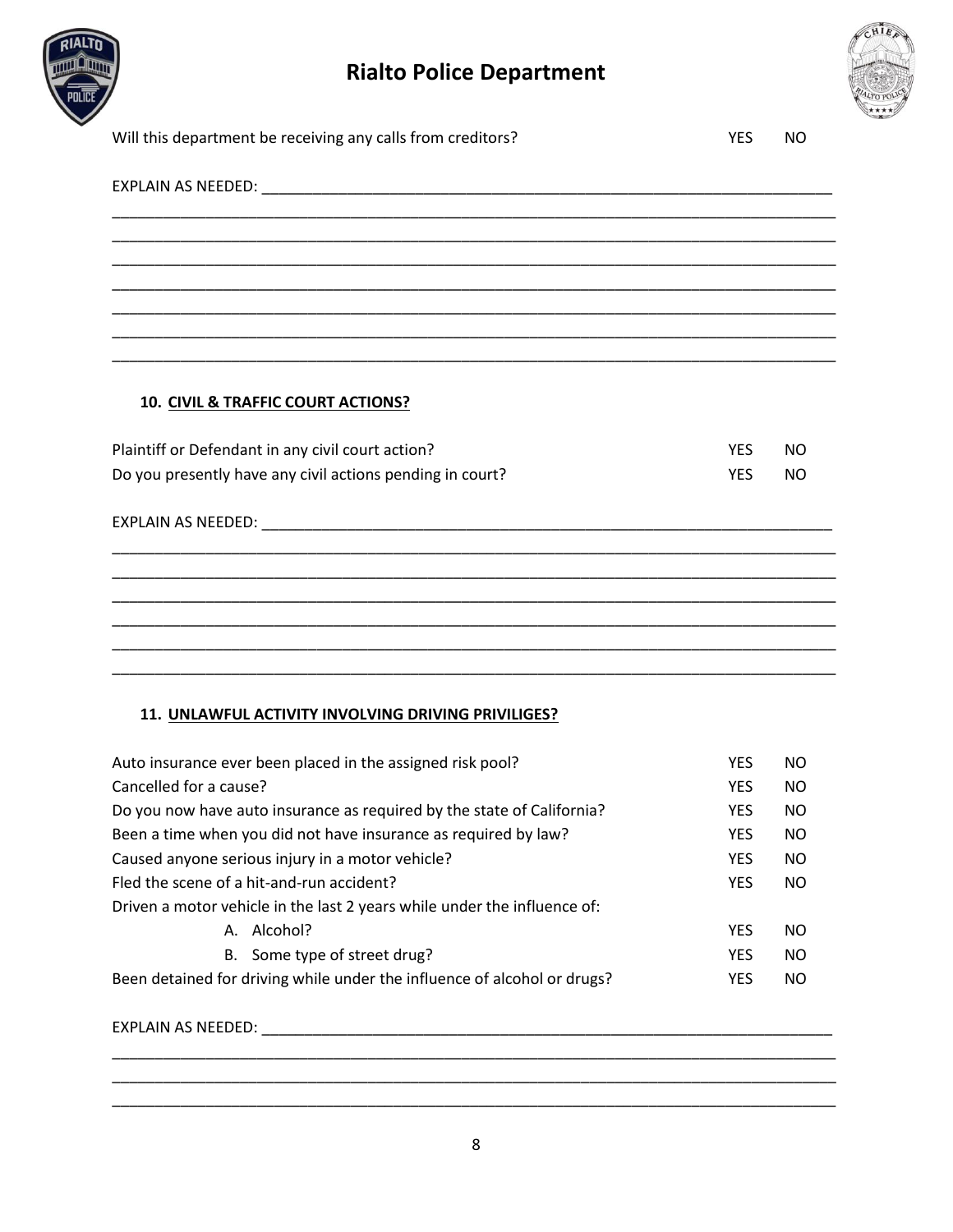

\_\_\_\_\_\_\_\_\_\_\_\_\_\_\_\_\_\_\_\_\_\_\_\_\_\_\_\_\_\_\_\_\_\_\_\_\_\_\_\_\_\_\_\_\_\_\_\_\_\_\_\_\_\_\_\_\_\_\_\_\_\_\_\_\_\_\_\_\_\_\_\_\_\_\_\_\_\_\_\_\_\_\_\_\_ \_\_\_\_\_\_\_\_\_\_\_\_\_\_\_\_\_\_\_\_\_\_\_\_\_\_\_\_\_\_\_\_\_\_\_\_\_\_\_\_\_\_\_\_\_\_\_\_\_\_\_\_\_\_\_\_\_\_\_\_\_\_\_\_\_\_\_\_\_\_\_\_\_\_\_\_\_\_\_\_\_\_\_\_\_



### **12. FAMILY FRIENDS & RELATIVES:**

| Will your background investigator find anyone who is or has been concerned about your loyalty to the |            |     |
|------------------------------------------------------------------------------------------------------|------------|-----|
| United States of America?                                                                            | YFS        | NO. |
| Are any of your relatives, friends or associates connected to or sympathetic with terrorists or any  |            |     |
| organization detrimental to the United States of America?                                            | YFS        | NO. |
| Have you ever belonged to a group that threatened to overthrow any government?                       | <b>YFS</b> | NO. |
| Has the fact that you want this job caused any conflict within your family?                          | YFS        | NO. |

\_\_\_\_\_\_\_\_\_\_\_\_\_\_\_\_\_\_\_\_\_\_\_\_\_\_\_\_\_\_\_\_\_\_\_\_\_\_\_\_\_\_\_\_\_\_\_\_\_\_\_\_\_\_\_\_\_\_\_\_\_\_\_\_\_\_\_\_\_\_\_\_\_\_\_\_\_\_\_\_\_\_\_\_\_ \_\_\_\_\_\_\_\_\_\_\_\_\_\_\_\_\_\_\_\_\_\_\_\_\_\_\_\_\_\_\_\_\_\_\_\_\_\_\_\_\_\_\_\_\_\_\_\_\_\_\_\_\_\_\_\_\_\_\_\_\_\_\_\_\_\_\_\_\_\_\_\_\_\_\_\_\_\_\_\_\_\_\_\_\_ \_\_\_\_\_\_\_\_\_\_\_\_\_\_\_\_\_\_\_\_\_\_\_\_\_\_\_\_\_\_\_\_\_\_\_\_\_\_\_\_\_\_\_\_\_\_\_\_\_\_\_\_\_\_\_\_\_\_\_\_\_\_\_\_\_\_\_\_\_\_\_\_\_\_\_\_\_\_\_\_\_\_\_\_\_ \_\_\_\_\_\_\_\_\_\_\_\_\_\_\_\_\_\_\_\_\_\_\_\_\_\_\_\_\_\_\_\_\_\_\_\_\_\_\_\_\_\_\_\_\_\_\_\_\_\_\_\_\_\_\_\_\_\_\_\_\_\_\_\_\_\_\_\_\_\_\_\_\_\_\_\_\_\_\_\_\_\_\_\_\_ \_\_\_\_\_\_\_\_\_\_\_\_\_\_\_\_\_\_\_\_\_\_\_\_\_\_\_\_\_\_\_\_\_\_\_\_\_\_\_\_\_\_\_\_\_\_\_\_\_\_\_\_\_\_\_\_\_\_\_\_\_\_\_\_\_\_\_\_\_\_\_\_\_\_\_\_\_\_\_\_\_\_\_\_\_ \_\_\_\_\_\_\_\_\_\_\_\_\_\_\_\_\_\_\_\_\_\_\_\_\_\_\_\_\_\_\_\_\_\_\_\_\_\_\_\_\_\_\_\_\_\_\_\_\_\_\_\_\_\_\_\_\_\_\_\_\_\_\_\_\_\_\_\_\_\_\_\_\_\_\_\_\_\_\_\_\_\_\_\_\_ \_\_\_\_\_\_\_\_\_\_\_\_\_\_\_\_\_\_\_\_\_\_\_\_\_\_\_\_\_\_\_\_\_\_\_\_\_\_\_\_\_\_\_\_\_\_\_\_\_\_\_\_\_\_\_\_\_\_\_\_\_\_\_\_\_\_\_\_\_\_\_\_\_\_\_\_\_\_\_\_\_\_\_\_\_

## EXPLAIN AS NEEDED: \_\_\_\_\_\_\_\_\_\_\_\_\_\_\_\_\_\_\_\_\_\_\_\_\_\_\_\_\_\_\_\_\_\_\_\_\_\_\_\_\_\_\_\_\_\_\_\_\_\_\_\_\_\_\_\_\_\_\_\_\_\_\_\_\_\_\_

### **13. PHYSICAL CONTACTS/ASSAULTS & BATTERY / OTHER THAN LAWFUL SPORTING EVENTS?**

*Everyone needs to answer these questions. If you have police experience, security or loss prevention experience, please answer these questions as they relate to your off duty time.*

| Been in a fight?                                                                                        | <b>YES</b> | NO.       |
|---------------------------------------------------------------------------------------------------------|------------|-----------|
| Did you start the fight?                                                                                | <b>YES</b> | NO.       |
| Fight(s) in a bar(s)?                                                                                   | <b>YES</b> | <b>NO</b> |
| Struck or injured any person?                                                                           | <b>YES</b> | NO.       |
| Struck someone you were living with?                                                                    | <b>YES</b> | NO.       |
| Other than in warfare, have you been involved in a violent incident, such as shooting, knifing or fight |            |           |
| where someone was injured or killed?                                                                    | <b>YES</b> | NO.       |
| Other than in warfare, have you ever used any weapon against someone?                                   | <b>YES</b> | NO.       |
| Other than in warfare, have you ever caused the death of a human being?                                 | <b>YES</b> | NO.       |
|                                                                                                         |            |           |

EXPLAIN AS NEEDED: \_\_\_\_\_\_\_\_\_\_\_\_\_\_\_\_\_\_\_\_\_\_\_\_\_\_\_\_\_\_\_\_\_\_\_\_\_\_\_\_\_\_\_\_\_\_\_\_\_\_\_\_\_\_\_\_\_\_\_\_\_\_\_\_\_\_\_

\_\_\_\_\_\_\_\_\_\_\_\_\_\_\_\_\_\_\_\_\_\_\_\_\_\_\_\_\_\_\_\_\_\_\_\_\_\_\_\_\_\_\_\_\_\_\_\_\_\_\_\_\_\_\_\_\_\_\_\_\_\_\_\_\_\_\_\_\_\_\_\_\_\_\_\_\_\_\_\_\_\_\_\_\_ \_\_\_\_\_\_\_\_\_\_\_\_\_\_\_\_\_\_\_\_\_\_\_\_\_\_\_\_\_\_\_\_\_\_\_\_\_\_\_\_\_\_\_\_\_\_\_\_\_\_\_\_\_\_\_\_\_\_\_\_\_\_\_\_\_\_\_\_\_\_\_\_\_\_\_\_\_\_\_\_\_\_\_\_\_ \_\_\_\_\_\_\_\_\_\_\_\_\_\_\_\_\_\_\_\_\_\_\_\_\_\_\_\_\_\_\_\_\_\_\_\_\_\_\_\_\_\_\_\_\_\_\_\_\_\_\_\_\_\_\_\_\_\_\_\_\_\_\_\_\_\_\_\_\_\_\_\_\_\_\_\_\_\_\_\_\_\_\_\_\_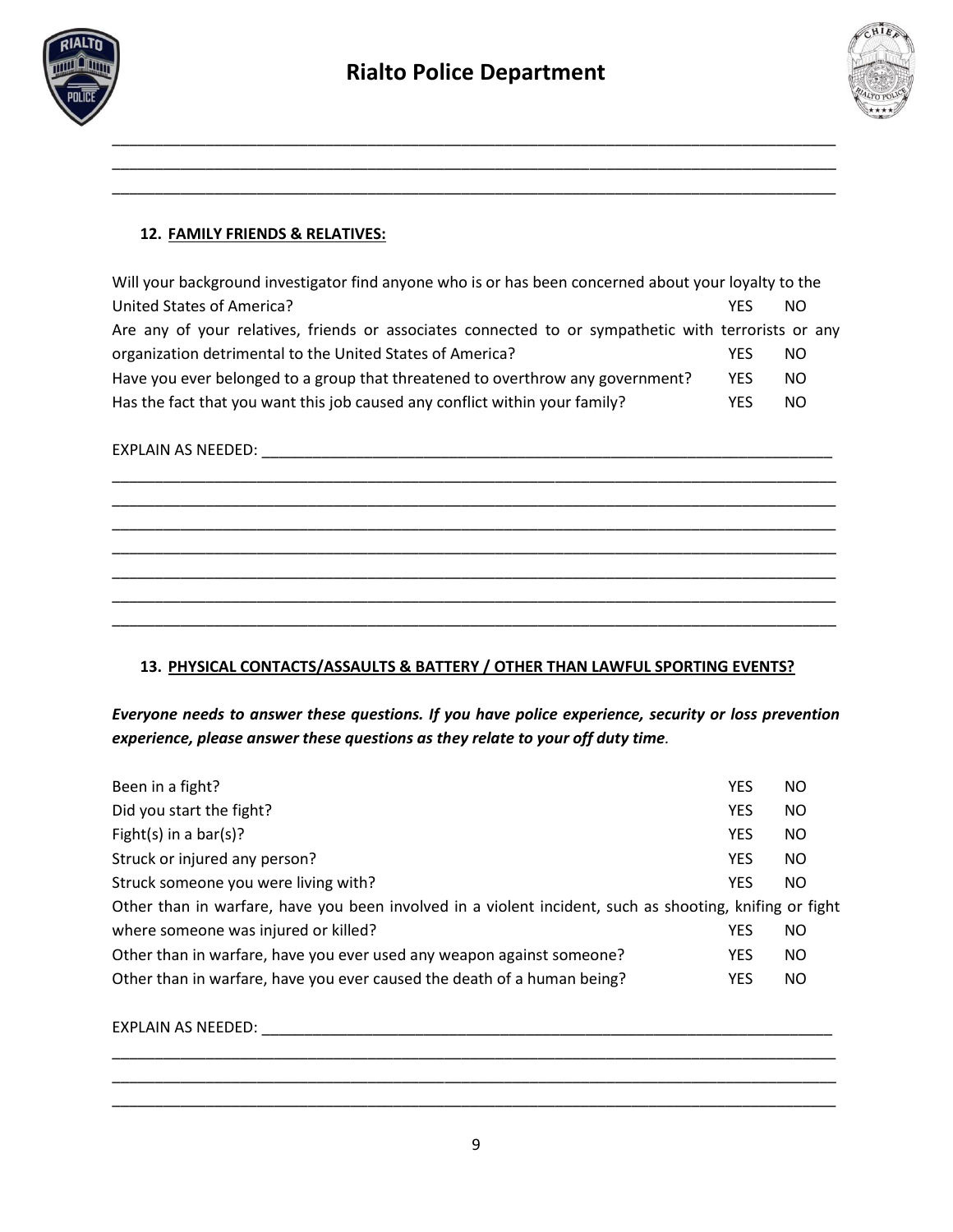

\_\_\_\_\_\_\_\_\_\_\_\_\_\_\_\_\_\_\_\_\_\_\_\_\_\_\_\_\_\_\_\_\_\_\_\_\_\_\_\_\_\_\_\_\_\_\_\_\_\_\_\_\_\_\_\_\_\_\_\_\_\_\_\_\_\_\_\_\_\_\_\_\_\_\_\_\_\_\_\_\_\_\_\_\_ \_\_\_\_\_\_\_\_\_\_\_\_\_\_\_\_\_\_\_\_\_\_\_\_\_\_\_\_\_\_\_\_\_\_\_\_\_\_\_\_\_\_\_\_\_\_\_\_\_\_\_\_\_\_\_\_\_\_\_\_\_\_\_\_\_\_\_\_\_\_\_\_\_\_\_\_\_\_\_\_\_\_\_\_\_ \_\_\_\_\_\_\_\_\_\_\_\_\_\_\_\_\_\_\_\_\_\_\_\_\_\_\_\_\_\_\_\_\_\_\_\_\_\_\_\_\_\_\_\_\_\_\_\_\_\_\_\_\_\_\_\_\_\_\_\_\_\_\_\_\_\_\_\_\_\_\_\_\_\_\_\_\_\_\_\_\_\_\_\_\_



# **14. "CHARACTER" – DURING THE COURSE OF THE BACKGROUND INVESTIGATION, COULD YOUR BACKGROUND INVESTIGATOR FIND ANYONE WHO COULD TRUTHFULLY SAY THAT:**

| You lose your temper at times?                                                                       | <b>YES</b> | <b>NO</b> |  |
|------------------------------------------------------------------------------------------------------|------------|-----------|--|
| You cannot take orders without resentment?                                                           | <b>YES</b> | <b>NO</b> |  |
| That you have racial prejudices?                                                                     | <b>YES</b> | <b>NO</b> |  |
| That your prejudices might affect your ability to perform this job?                                  | <b>YES</b> | <b>NO</b> |  |
| That you should be ashamed of a serious undetected violent criminal act in your past?                | <b>YES</b> | <b>NO</b> |  |
| That you maliciously burned or destroyed their property?                                             | <b>YES</b> | <b>NO</b> |  |
| That they have been on the receiving end (victim) of your anonymous obscene phone call(s)?           |            |           |  |
|                                                                                                      | <b>YES</b> | <b>NO</b> |  |
| That you have turned in a false fire alarm?                                                          | <b>YES</b> | <b>NO</b> |  |
| a false police report?                                                                               | <b>YES</b> | <b>NO</b> |  |
| a false insurance claim?                                                                             | <b>YES</b> | <b>NO</b> |  |
| a false injury claim?                                                                                | <b>YES</b> | <b>NO</b> |  |
| That you lied to a police oral board?                                                                | <b>YES</b> | <b>NO</b> |  |
| That they know of a reason why you should not be hired by this department for the position for which |            |           |  |
| you have applied for?                                                                                | <b>YES</b> | <b>NO</b> |  |
| That they are concerned how you treat your family?                                                   | <b>YES</b> | <b>NO</b> |  |
| That you have battered your spouse or significant other?                                             | <b>YES</b> | <b>NO</b> |  |
| That you have an anger problem?                                                                      | <b>YES</b> | <b>NO</b> |  |
| That your character is not good?                                                                     | <b>YES</b> | <b>NO</b> |  |
| That as a minor you were involved in any violent criminal act?                                       | <b>YES</b> | <b>NO</b> |  |
| That you have not been truthful with your background investigator?                                   | <b>YES</b> | <b>NO</b> |  |
| That you now associate with persons whom you know have engaged in and/or been arrested for           |            |           |  |
| unlawful sexual activity?                                                                            | <b>YES</b> | <b>NO</b> |  |
|                                                                                                      |            |           |  |

EXPLAIN AS NEEDED: \_\_\_\_\_\_\_\_\_\_\_\_\_\_\_\_\_\_\_\_\_\_\_\_\_\_\_\_\_\_\_\_\_\_\_\_\_\_\_\_\_\_\_\_\_\_\_\_\_\_\_\_\_\_\_\_\_\_\_\_\_\_\_\_\_\_\_

10

\_\_\_\_\_\_\_\_\_\_\_\_\_\_\_\_\_\_\_\_\_\_\_\_\_\_\_\_\_\_\_\_\_\_\_\_\_\_\_\_\_\_\_\_\_\_\_\_\_\_\_\_\_\_\_\_\_\_\_\_\_\_\_\_\_\_\_\_\_\_\_\_\_\_\_\_\_\_\_\_\_\_\_\_\_ \_\_\_\_\_\_\_\_\_\_\_\_\_\_\_\_\_\_\_\_\_\_\_\_\_\_\_\_\_\_\_\_\_\_\_\_\_\_\_\_\_\_\_\_\_\_\_\_\_\_\_\_\_\_\_\_\_\_\_\_\_\_\_\_\_\_\_\_\_\_\_\_\_\_\_\_\_\_\_\_\_\_\_\_\_ \_\_\_\_\_\_\_\_\_\_\_\_\_\_\_\_\_\_\_\_\_\_\_\_\_\_\_\_\_\_\_\_\_\_\_\_\_\_\_\_\_\_\_\_\_\_\_\_\_\_\_\_\_\_\_\_\_\_\_\_\_\_\_\_\_\_\_\_\_\_\_\_\_\_\_\_\_\_\_\_\_\_\_\_\_ \_\_\_\_\_\_\_\_\_\_\_\_\_\_\_\_\_\_\_\_\_\_\_\_\_\_\_\_\_\_\_\_\_\_\_\_\_\_\_\_\_\_\_\_\_\_\_\_\_\_\_\_\_\_\_\_\_\_\_\_\_\_\_\_\_\_\_\_\_\_\_\_\_\_\_\_\_\_\_\_\_\_\_\_\_ \_\_\_\_\_\_\_\_\_\_\_\_\_\_\_\_\_\_\_\_\_\_\_\_\_\_\_\_\_\_\_\_\_\_\_\_\_\_\_\_\_\_\_\_\_\_\_\_\_\_\_\_\_\_\_\_\_\_\_\_\_\_\_\_\_\_\_\_\_\_\_\_\_\_\_\_\_\_\_\_\_\_\_\_\_ \_\_\_\_\_\_\_\_\_\_\_\_\_\_\_\_\_\_\_\_\_\_\_\_\_\_\_\_\_\_\_\_\_\_\_\_\_\_\_\_\_\_\_\_\_\_\_\_\_\_\_\_\_\_\_\_\_\_\_\_\_\_\_\_\_\_\_\_\_\_\_\_\_\_\_\_\_\_\_\_\_\_\_\_\_ \_\_\_\_\_\_\_\_\_\_\_\_\_\_\_\_\_\_\_\_\_\_\_\_\_\_\_\_\_\_\_\_\_\_\_\_\_\_\_\_\_\_\_\_\_\_\_\_\_\_\_\_\_\_\_\_\_\_\_\_\_\_\_\_\_\_\_\_\_\_\_\_\_\_\_\_\_\_\_\_\_\_\_\_\_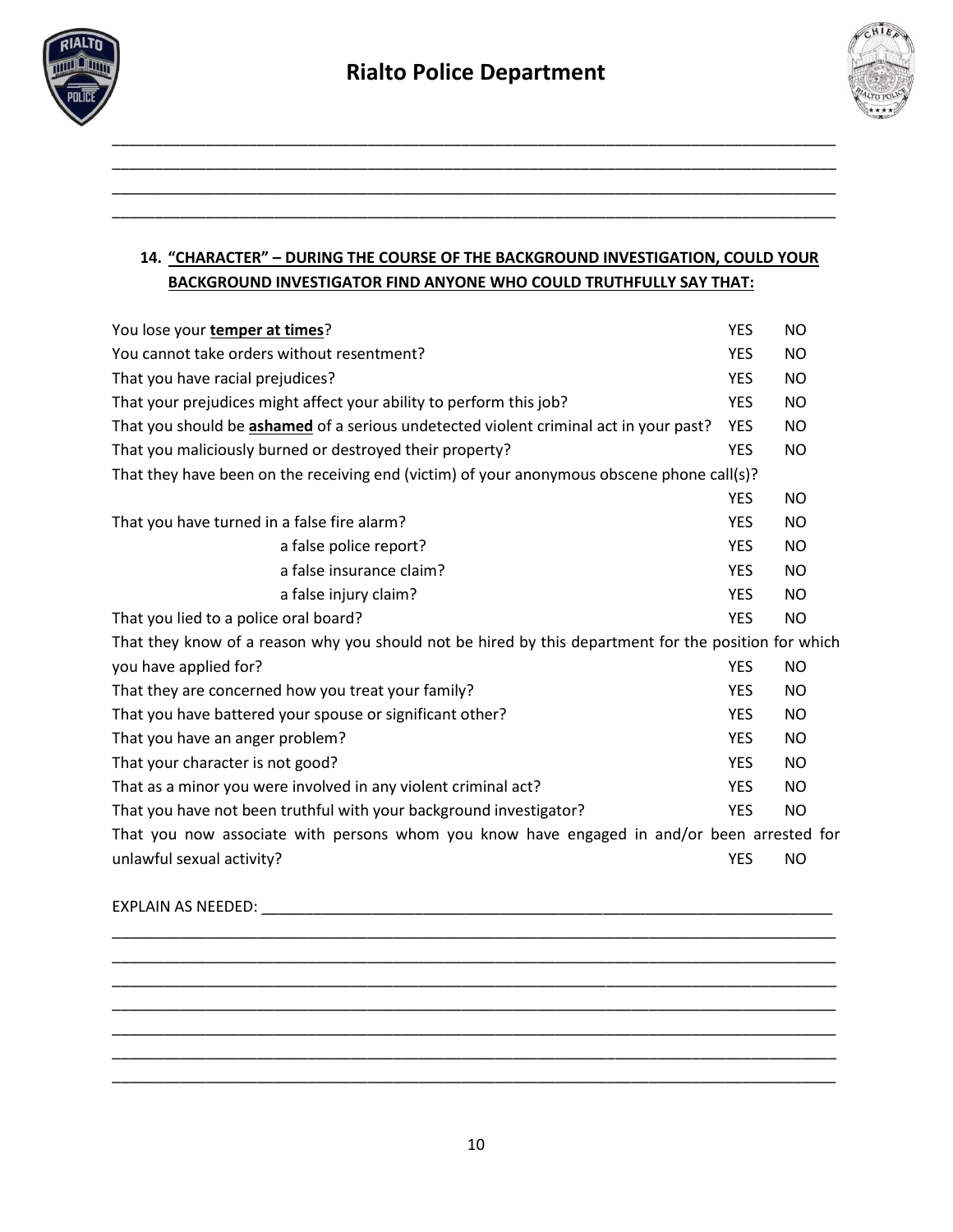



### 15. HAVE YOU COMMITED OR ATTEMPTED ANY OF THE FOLLOWING CRIMINAL ACTS:

| Arson                        | <b>YES</b> | NΟ  |
|------------------------------|------------|-----|
| <b>Burglary</b>              | <b>YES</b> | NO  |
| Armed Robbery                | YES        | NΟ  |
| Forgery                      | <b>YES</b> | NO. |
| Kidnapping                   | YES        | NΟ  |
| <b>Extortion (Blackmail)</b> | <b>YES</b> | NΟ  |
| <b>Spousal Battery</b>       | YES        | NΟ  |
| Homicide                     | <b>YES</b> | NO  |
| Rape                         | YES        | NΟ  |

EXPLAIN AS NEEDED: EXPLAIN AS NEEDED:

### **16. ILLEGAL DRUG ACTIVITY**

Identify any of the illegal substances, street drugs, or narcotics listed below that you have unlawfully used, experimented with, possessed, transported, or stored?

#### Key word: "UNLAWFULLY"

| $\Omega$ and $\Omega$ and $\Omega$ and $\Omega$ and $\Omega$ and $\Omega$ and $\Omega$ and $\Omega$ and $\Omega$ and $\Omega$ and $\Omega$ and $\Omega$ and $\Omega$ and $\Omega$ and $\Omega$ and $\Omega$ and $\Omega$ and $\Omega$ and $\Omega$ and $\Omega$ and $\Omega$ and $\Omega$ and $\Omega$ and $\Omega$ and $\Omega$ |
|----------------------------------------------------------------------------------------------------------------------------------------------------------------------------------------------------------------------------------------------------------------------------------------------------------------------------------|
|                                                                                                                                                                                                                                                                                                                                  |
| on and the contract of the contract of the contract of the contract of the contract of the contract of the contract of the contract of the contract of the contract of the contract of the contract of the contract of the con                                                                                                   |
| on and the contract of the contract of the contract of the contract of the contract of the contract of the contract of the contract of the contract of the contract of the contract of the contract of the contract of the con                                                                                                   |
|                                                                                                                                                                                                                                                                                                                                  |
| on                                                                                                                                                                                                                                                                                                                               |
|                                                                                                                                                                                                                                                                                                                                  |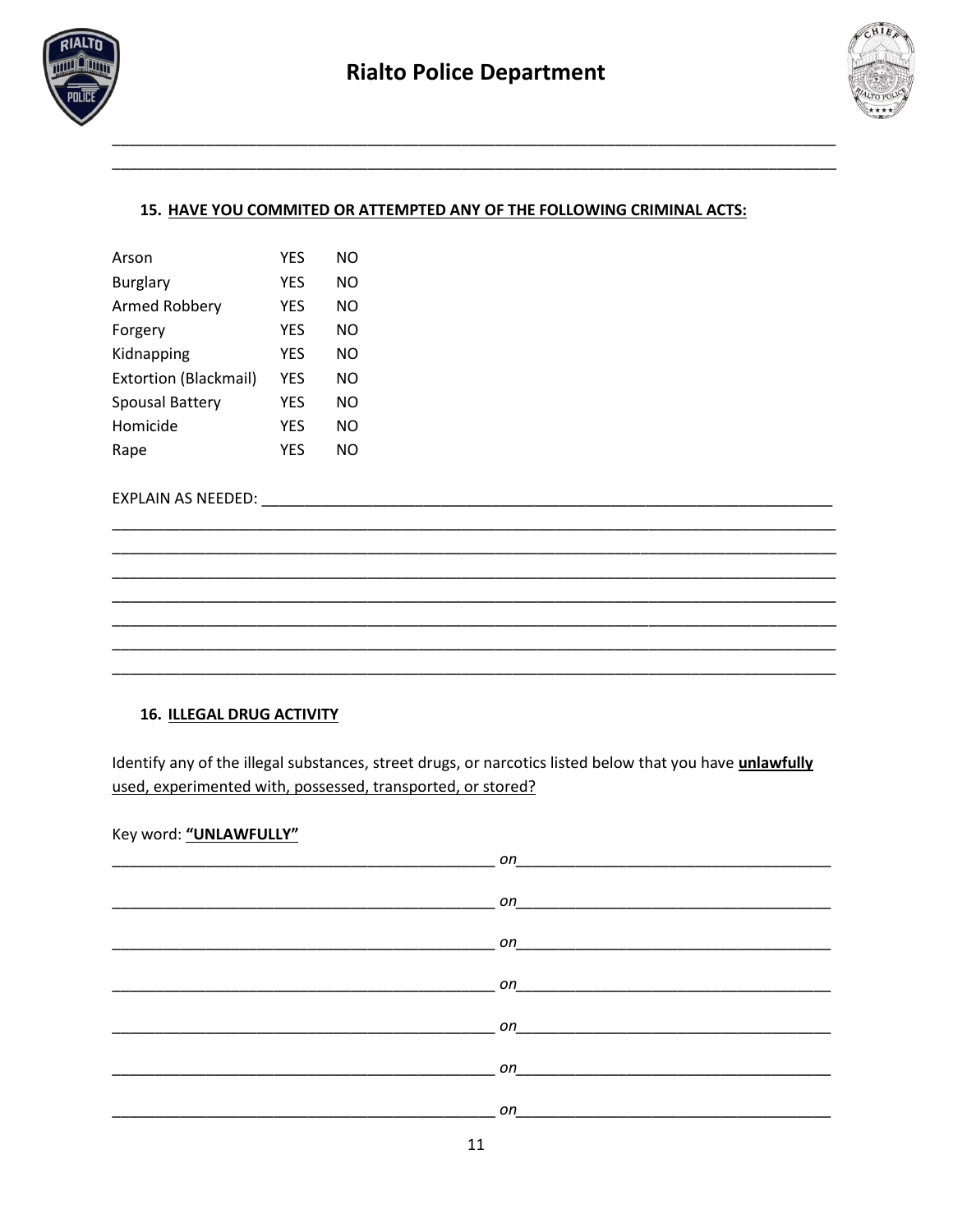



| on |
|----|
| оn |
| on |

# **17. Applicants who are applying for a sworn position such as full-time Police Officers and Reserve Officers need to fill this page out.**

LAW ENFORCEMENT CONTACTS, other than background investigators or law enforcement personnel contacted during the course of your application. If you have police experience or are currently working for a law enforcement agency or working in security or loss prevention, please answer these questions as they relate to your private off duty time. *Law Enforcement means any local municipal Police Officers or Police Detectives, County Sheriff Deputies or Sheriff Detectives, Deputy Marshall, District Attorney Investigator or anyone from the District Attorney's office, State and/or Federal Agents of any state or Federal law enforcement branch.* 

| If it became necessary in the course of your duties as a sworn peace officer, to take a human life, would |            |           |  |
|-----------------------------------------------------------------------------------------------------------|------------|-----------|--|
| you have any reluctance to do so because of your beliefs?                                                 | <b>YES</b> | NO        |  |
| Have you ever been questioned by any law enforcement agency for any reason?                               | <b>YES</b> | NO.       |  |
| (Other than applying for a position with that law enforcement agency?)                                    | <b>YES</b> | <b>NO</b> |  |
| Have you been questioned by any L.E. agency as a suspect?                                                 | <b>YES</b> | <b>NO</b> |  |
| Have you talked your way out of an arrest?                                                                | <b>YES</b> | <b>NO</b> |  |
| Have you ever been detained by any law enforcement agency for any reason?                                 | <b>YES</b> | NO.       |  |
| Been involved in anything that required a L.E. response to any location?                                  | <b>YES</b> | NO.       |  |
| Has anything you have been directly or indirectly involved in been turned over to a police officer,       |            |           |  |
| detectives, or to the district attorney's office?                                                         | <b>YES</b> | NO.       |  |
| Have you talked your way out of a D.U.I. arrest?                                                          | <b>YES</b> | NO.       |  |

### EXPLAIN AS NEEDED:  $\blacksquare$